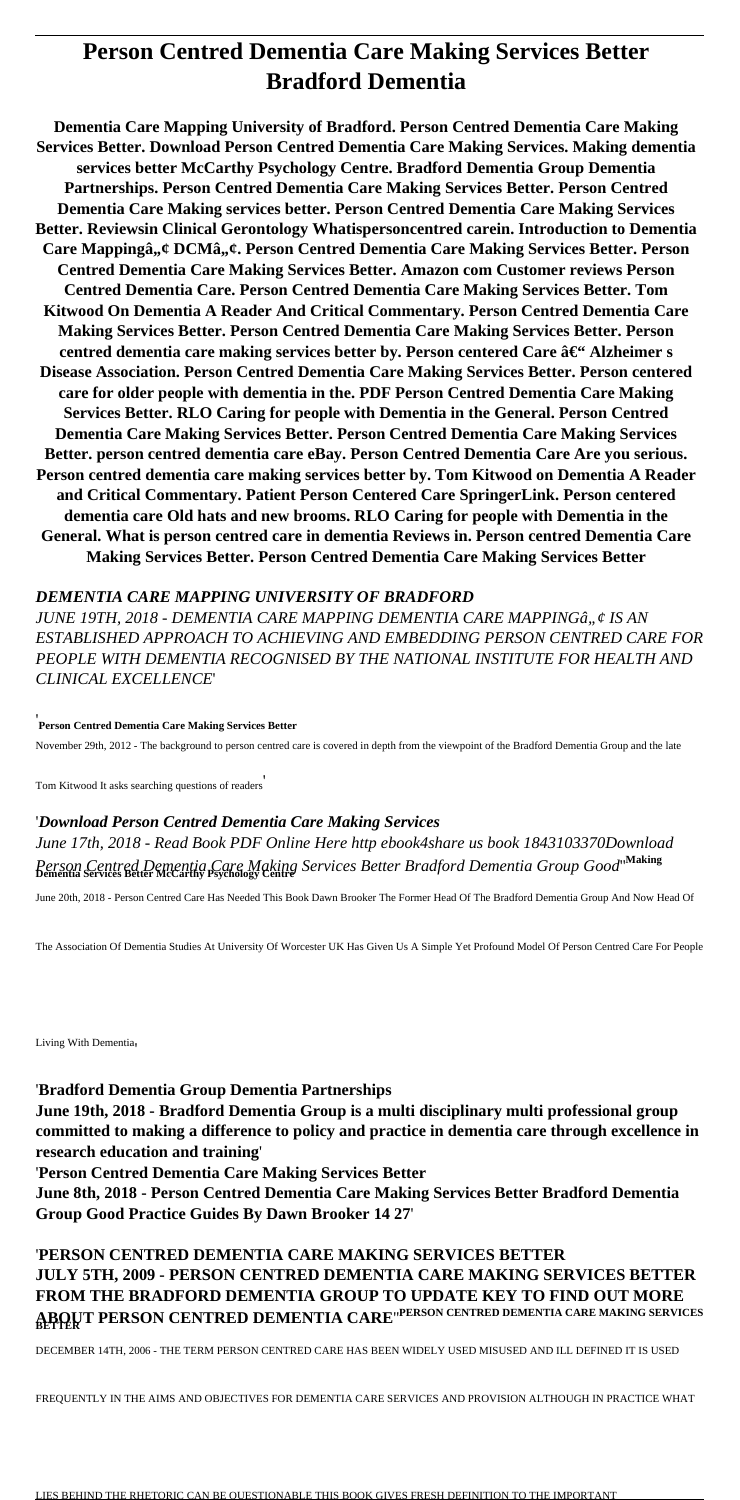# IDEAS''**Reviewsin Clinical Gerontology Whatispersoncentred carein**

June 4th, 2018 - Bradford Dementia Group care services for older people By 2004 all Person centred eare in dementia 217<sup>"</sup>Introduction To Dementia Care Mappingâ,,¢ DCMâ,,¢ June 21st, 2018 - Report On Improving Dementia Services In Promote Person Centred Care And For A University Of Bradford Evaluation Of A New Dementia Care Initiative'

June 22nd, 2018 - 1999 xhtml gt Person Centred Dementia Care Making Services Better Services Better Bradford Dementia Group Good person centred dementia care"<sub>Amazon Com Customer Reviews Person</sub>

'**Person Centred Dementia Care Making Services Better**

May 29th, 2018 - Person Centred Dementia Care Making Services Better Bradford Dementia Group Good Practice Guides University Of Bradford

Dementia Good Practice Guides'

### '**Person Centred Dementia Care Making Services Better**

**Centred Dementia Care**

May 20th, 2018 - Find Helpful Customer Reviews And Review Ratings For Person Centred Dementia Care Making Services Better Bradford Dementia

Group Good Practice Guides University Of Bradford Dementia Good Practice Guides At Amazon Com Read Honest And Unbiased Product Reviews

From Our Users'

### '**person centred dementia care making services better**

april 29th, 2018 - person centred dementia care making services better university of bradford dementia good practice guides kindle edition''**Tom Kitwood On Dementia A Reader And Critical Commentary** June 17th, 2018 - Tom Kitwood on Dementia A Reader and Critical Commentary is Making Services Better Bradford Dementia Group Person Centred

Dementia Care Making Services'

'**Person Centred Dementia Care Making Services Better**

April 23rd, 2018 - New Mint Condition Dispatch same day for order received before 12 noon'

### '**Person Centred Dementia Care Making Services Better**

June 19th, 2018 - Note If You Re Looking For A Free Download Links Of Person Centred Dementia Care Making Services Better Bradford Dementia Group Pdf Epub Docx And Torrent Then This Site Is Not For You'

### '*PERSON CENTRED DEMENTIA CARE MAKING SERVICES BETTER BY*

*JUNE 5TH, 2018 - THE BACKGROUND TO PERSON CENTRED CARE IS COVERED IN DEPTH FROM THE VIEWPOINT OF THE BRADFORD DEMENTIA GROUP AND THE LATE TOM KITWOOD IT ASKS SEARCHING QUESTIONS OF READERS*" person centered care â€" alzheimer s disease **association**

june 19th, 2018 - person centered care in dementia the foundation of person centred care is based on the work of professor tom kitwood who headed the bradford dementia group in''**Person Centred Dementia Care Making Services Better**

June 16th, 2018 - The term person centred care has been widely used misused and ill defined It is used frequently in the aims and objectives for dementia care services and provision although in practice what lies behind the rhetoric can be questionable'

### '**PERSON CENTERED CARE FOR OLDER PEOPLE WITH DEMENTIA IN THE** JUNE 14TH, 2018 - PERSON CENTERED CARE FOR OLDER PEOPLE WITH DEMENTIA IN D BROOKERPERSON CENTERED DEMENTIA CARE MAKING SERVICES BETTER BRADFORD DEMENTIA GROUPEVALUATING' '**PDF Person Centred Dementia Care Making Services Better**

June 15th, 2018 - Click To Download Http Online Ebooksales Top Book 1843103370Pre Order Person Centred Dementia Care Making Services Better

Bradford Dementia Group Good Practice Guides Dawn Brooker Read Online'

#### '**rlo caring for people with dementia in the general**

june 16th, 2018 - resources online resources person centred dementia care an approach which aims to see the person with making services better bradford dementia group good''*PERSON CENTRED DEMENTIA CARE MAKING SERVICES BETTER JUNE 3RD, 2018 - DAWN BROOKER PERSON CENTRED DEMENTIA CARE MAKING SERVICES BETTER BRADFORD DEMENTIA GROUP GOOD PRACTICE GUIDES CATEGORY NURSING HOME CARE PUBLISHER JESSICA KINGSLEY PUB 1*'

### '**Person Centred Dementia Care Making Services Better**

June 24th, 2018 - Document Directory Database Online Person Centred Dementia Care Making Services Better Bradford Dementia Group Good Practice Guides Person Centred Dementia Care Making Services Better Bradford Dementia Group Good Practice Guides''**PERSON CENTRED DEMENTIA CARE EBAY**

## JUNE 11TH, 2018 - SEE MORE LIKE THIS PERSON CENTRED DEMENTIA CARE SECOND EDITION MAKING SERVICES BETTER WITH THE VI''**PERSON CENTRED DEMENTIA CARE ARE YOU SERIOUS**

JUNE 20TH, 2018 - PERSON CENTRED DEMENTIA CARE ARE YOU SERIOUS • PERSON CENTRED CARE PROVIDES A SET OF

GUIDING CENTRED DEMENTIA CARE MAKING SERVICES BETTER LONDON'

#### '**PERSON CENTRED DEMENTIA CARE MAKING SERVICES BETTER BY**